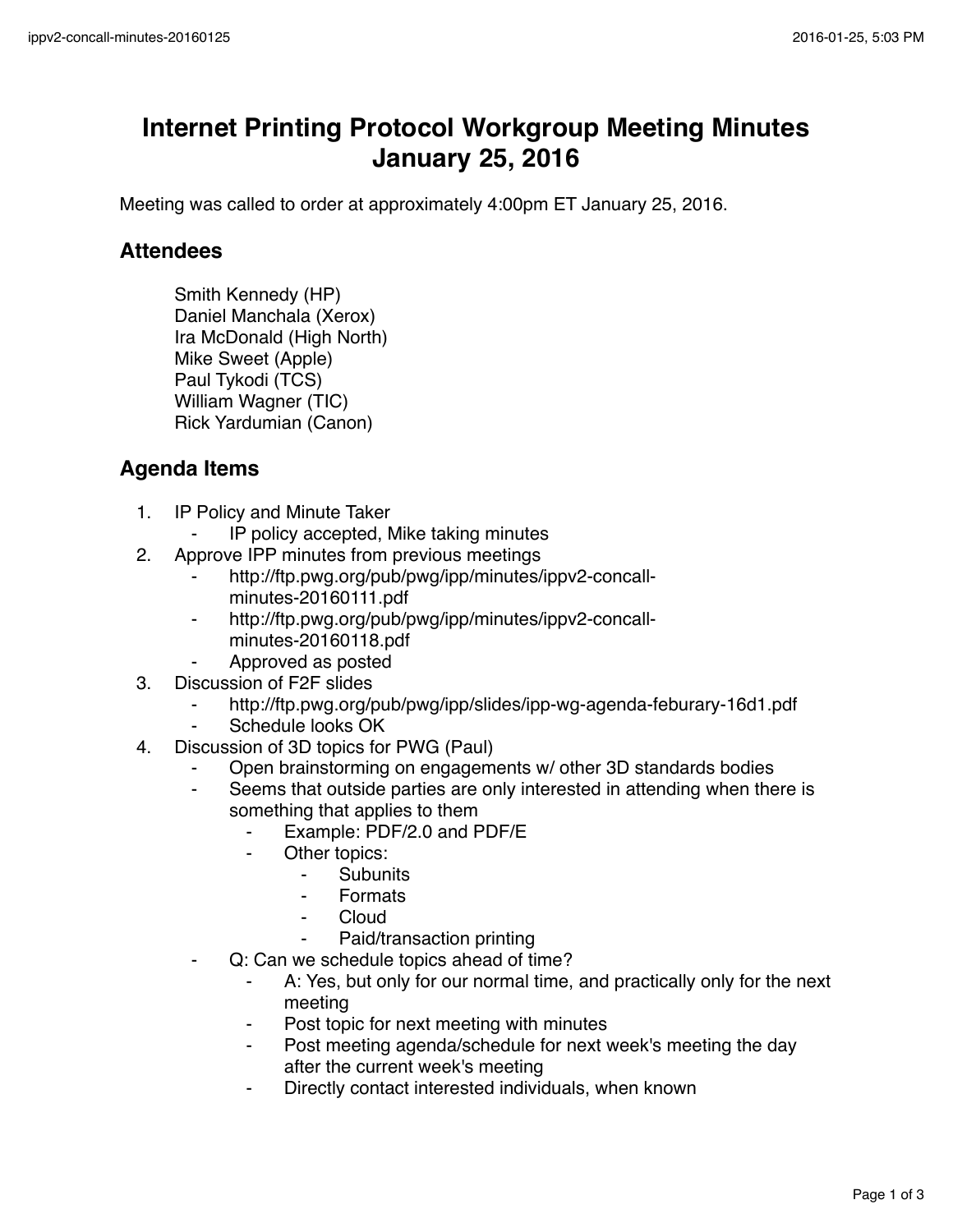- Also solicit topics and possible meeting dates, to use when choosing topics at end of meeting (next steps)
- Q: What about "interim virtual face-to-face" meetings?
	- A: Maybe, if there is a need
	- Try to keep to targeted half day (3-4 hour) meetings, for discussion of topics/slides and not spec review
	- Good topic for discussion at the F2F
- 5. Discussion of 3D Printer Sub-Unit Attributes (Mike)
	- http://www.pwg.org/pipermail/ipp/2016/018696.html
	- Q: <subunitname>-security (boolean): keep it? what does it mean?
		- A: Nobody remembers what this meant in the Printer MIB, might refer to interlocks
		- Probably didn't make the DMTF CIM cut, drop it
	- Q: <subunitname>-version (text): Need to be more specific?
		- A: Point at HCD-ATTR for details on version
		- Call this <subunitname>-string-version (text)
	- Q: Add <subunitname>-state-reasons (1setOf type2 keyword)?
		- A: Yes, useful for identifying which sub-unit is causing a printerstate-reasons keyword
		- ⁃ Conditionally required if there is more than one sub-unit of a given type
	- Make <subunitname>-info, -make-and-model, -name, -state, and -stringversion required?
		- Action: Ira to review DTMF CIM discussions concerning which subunit properties should be required
- 6. Review of IPP 3D Printing (Mike)
	- ⁃ http://ftp.pwg.org/pub/pwg/BOFs/3d-printing/3d-bof-november-2015.pdf (slides)
	- http://ftp.pwg.org//pub/pwg/BOFs/3d-printing/wd-appleipp3d-20151116.pdf (spec)
	- ⁃ Did not get to this

## **Next Steps / Open Actions**

- Next IPP 3D meeting at the face-to-face on February 11, 2016 at 9am PT
- Next IPP conference call February 1, 2016 at 3pm ET
- 3D Topics for F2F: PDF/E and PDF 2.0, 3MF, discuss 3D formats
- Continue review of IPP System Service specification
- Continue review job-password-repertoire white paper
- Continue review of IPP 3D Extensions as standards-track document.
- Action: Ira to review DTMF CIM discussions concerning which subunit properties should be required
- Action: Mike to list 3D Printing as the IPP topic on the morning of Feb 11 (DONE - slides, but need to update meeting page, make sure posted to both IPP and 3D Printing lists)
- Action: Mike to start PWG Formal Vote of IPP Everywhere Printer Self-